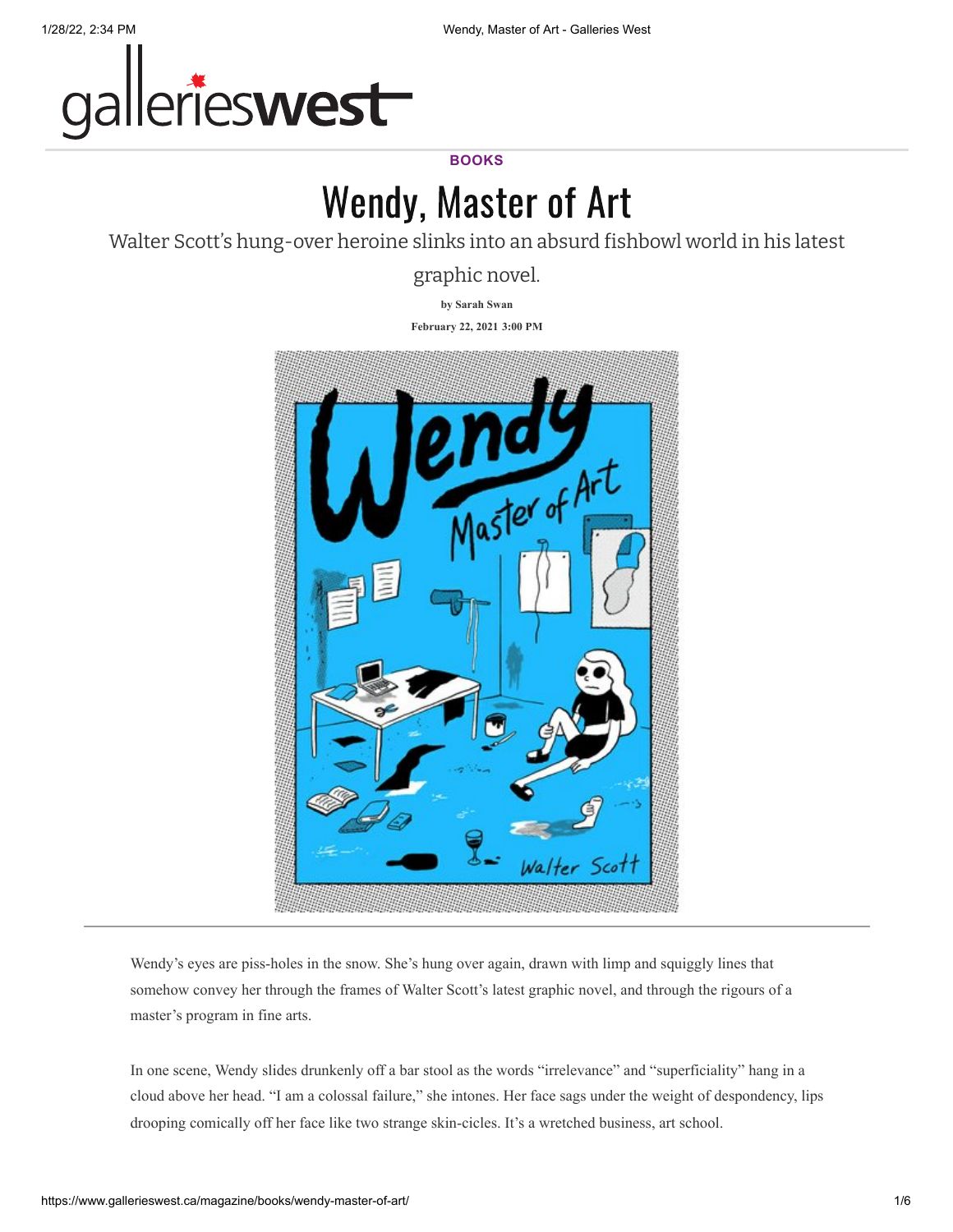*Wendy, Master of Art* is Scott's third book in a series that has followed Wendy through her undergrad years and then artist residencies, accompanied by buckets of booze.



This third book is wicked satire that takes aim at the academic excesses of the art world. While Scott's satire relies on hyperbole – Wendy's program is in the fictional Ontario town of Hell – the book is also funny because it's true. One of Wendy's classmates describes their thesis as "a long form fictional poem-slash-correspondence between Octavia Butler and Eileen Myles pondering feminist photo practices through allegories of kombucha fermentation." (I'm pretty sure I've read about similar work recently in Canadian Art magazine.)

Wendy and her colleagues banter about modes of inquiry, problematic methodologies and lateral violence even as they glance at celebrities without makeup on their phones. During a critique, a visiting professor grills a student: "I'm wondering about your relationship to an obfuscation of intention and the integration of reaction into your art practice." Wendy, reading an obnoxiously puffed-up and impenetrable essay, crumples the pages in frustration. "What the fuck does that mean?" she asks, but then wonders, "Oh God, what if I'm actually just not smart enough?"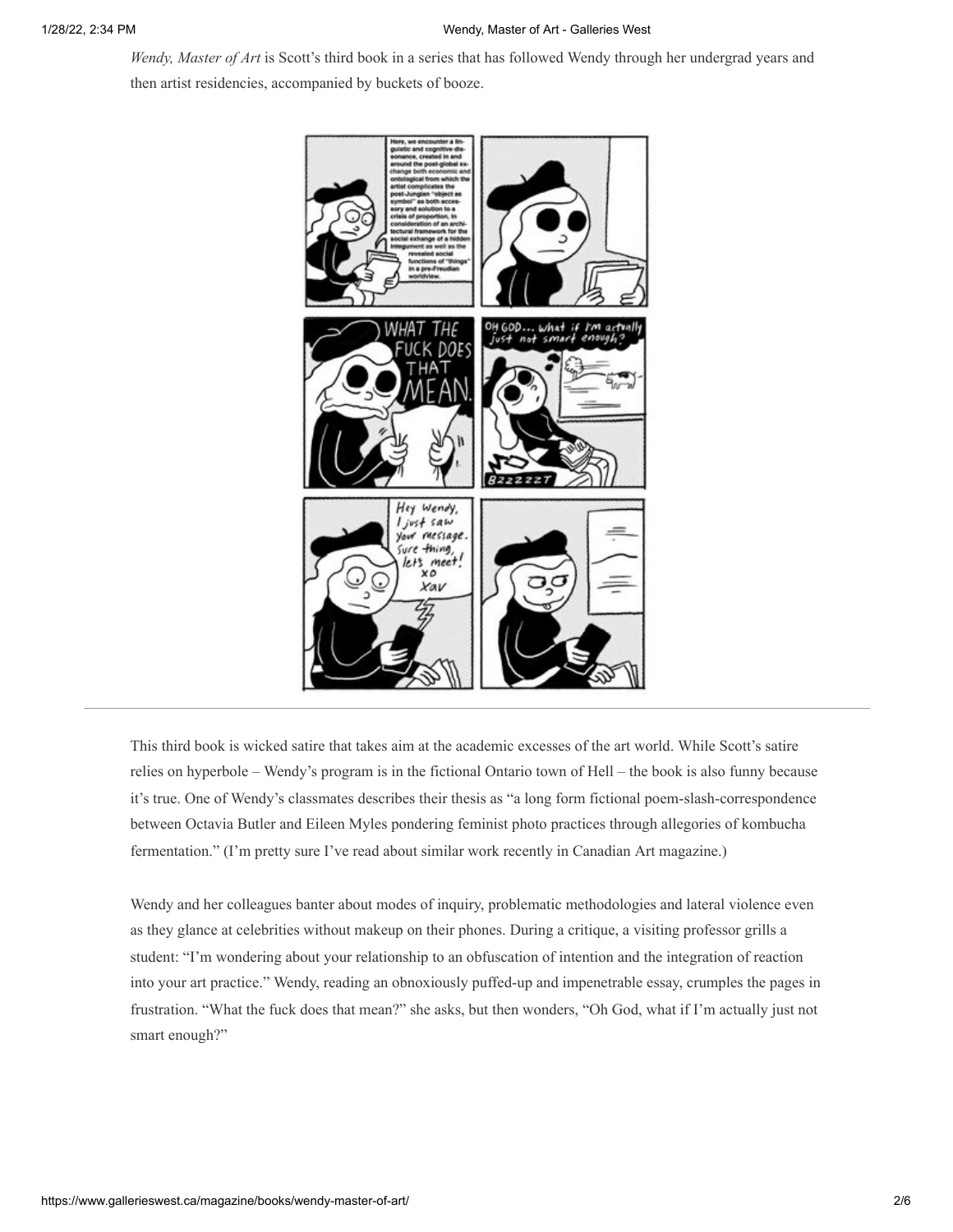

Taking potshots at art jargon is easy, but Scott excels too at subtleties in plot and character development. With Wendy's cohort he's created a stable of perfect antiheroes, each with their own elastic facial expressions and demons to wrestle – whether political correctness or the pitfalls of polyamory.

Wendy's eyes reflect the degree of her drunkenness but also the state of her soul – they frequently turn into saucer-sized sinkholes. Eric, a skinny white kid who is "somewhere on the spectrum," can't seem to stop his nervous sweating. He's afraid to speak plainly about his art because "reductive terms risk an underinterpretation which can breed dogma and henceforth, white supremacy."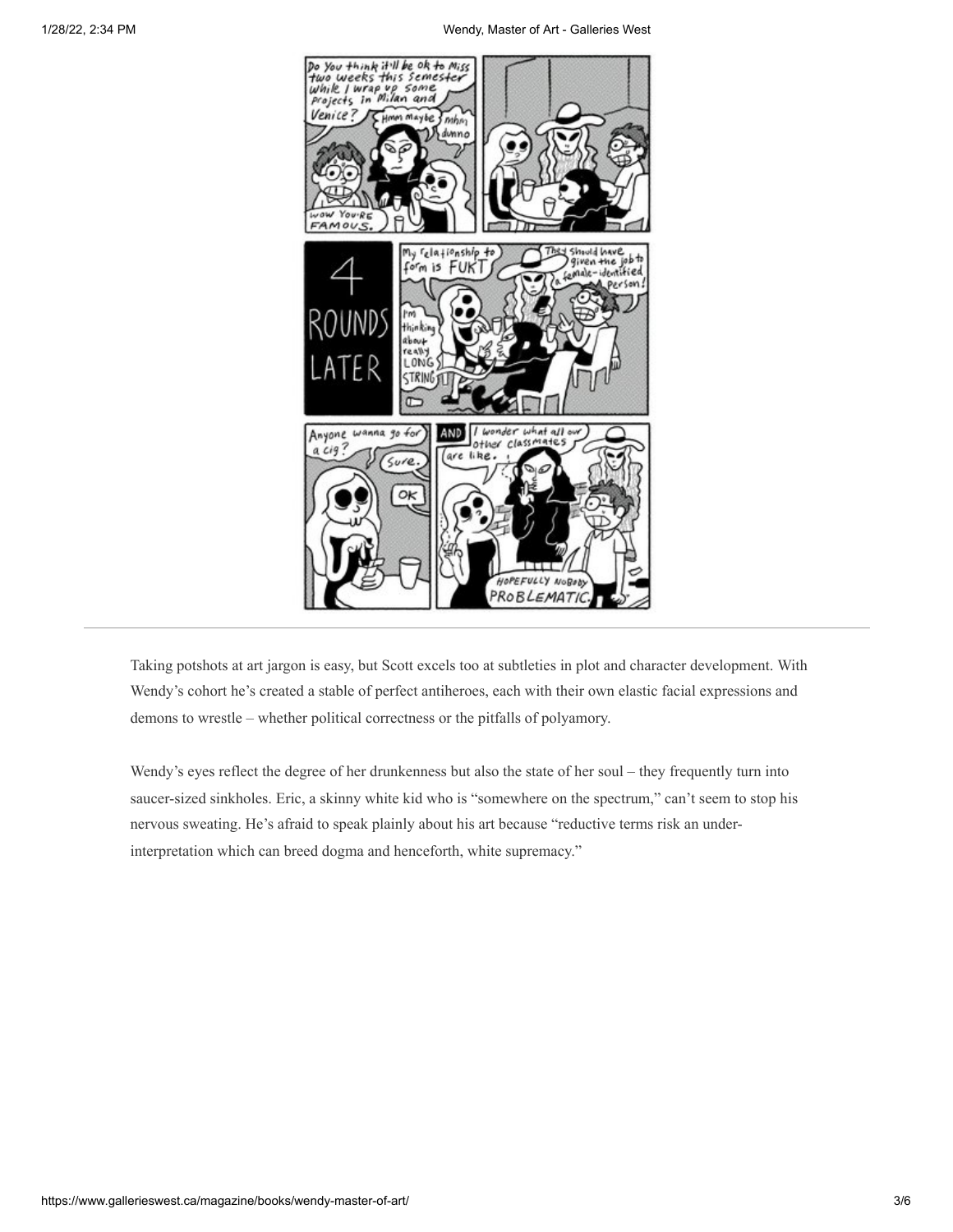

The sum of Scott's artistry is an absurd fishbowl world. Readers can see into the Wendy-verse, but its population can't see beyond their own collective nose, so mired are they in that super-tense, rarefied environment. Reading it, I couldn't help but wonder when art school became so strained and un-fun.

Recently, I watched a 2016 documentary about 1960's sculptor Eva Hesse, and though she battled hard against patriarchal attitudes, she exclaimed, with evident joy, just how much she adored learning at Cooper Union in New York, how satisfying it felt. It's telling that a hopelessly out-of-touch professor at Hell University can't seem to relate to his young students, frequently moaning to himself, "whatever happened to pure exploration of form?" He knows he's a dinosaur though, deadpanning on the first day of class, "you might remember me from my last solo exhibition, in 1998."

Scott also articulates the loneliness of artists. We don't often fit in regular society, do we? When Wendy attempts a date with a non-artist, the results are painfully funny. The enthusiastic naif cheerily exclaims: "I think there's a place around here where you can paint your own mug!" Wendy's eyes become sinkholes. It's just too hard to explain why this is the world's most depressing date idea.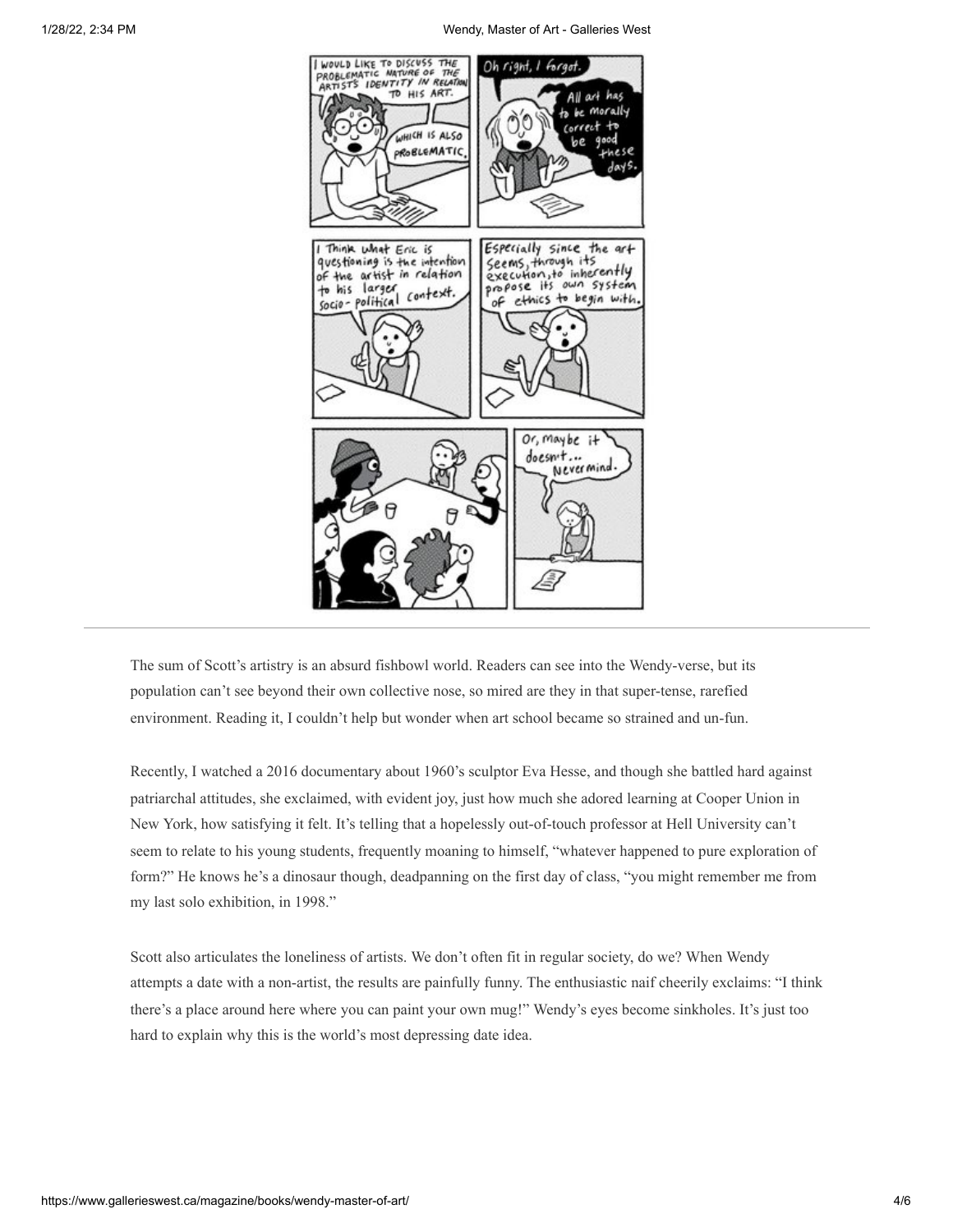

The book rings true partly because [Scott is an artist](https://www.gallerieswest.ca/magazine/stories/betazoid-in-a-fog/) himself – interdisciplinary of course, working with illustration, writing, sculpture and performance. He completed his MFA in 2018 at the University of Guelph. If we ever meet, I'll ask if his thesis was a dialectic framework of (non)prescriptive love-slash-hate binaries that interrogate the artifice of art and social non-function.

The distance between academic art and the public at large is so vast it sometimes feels barely crossable. *Wendy, Master of Arts* explores the gap with much pathos and hilarity. How much readers laugh – and how much they wince – will depend on the complicity they're willing to accept, as well as how defensive they feel and how dark their own two sinkholes become when contemplating the merits of their artistic activities. It's a great book. ■

*Wendy, Master of Art* **by Walter Scott, Drawn & Quarterly, Montreal, 2020.**

*[PS: Worried you missed something? See](https://gallerieswest.us13.list-manage.com/subscribe/post?u=55b2dae904bc1f91cb5f651ef&id=703832b9ae) [previous Galleries West](https://www.gallerieswest.ca/magazine/stories) stories here or sign up for our free biweekly newsletter.*

[Drawn & Quarterly](https://www.gallerieswest.ca/topics/drawn-quarterly/) [23 February 2021 issue](https://www.gallerieswest.ca/topics/23-february-2021-issue/) [Walter Scott](https://www.gallerieswest.ca/topics/walter-scott/)

## **[Sarah Swan](https://www.gallerieswest.ca/topics/sarah_swan/)**